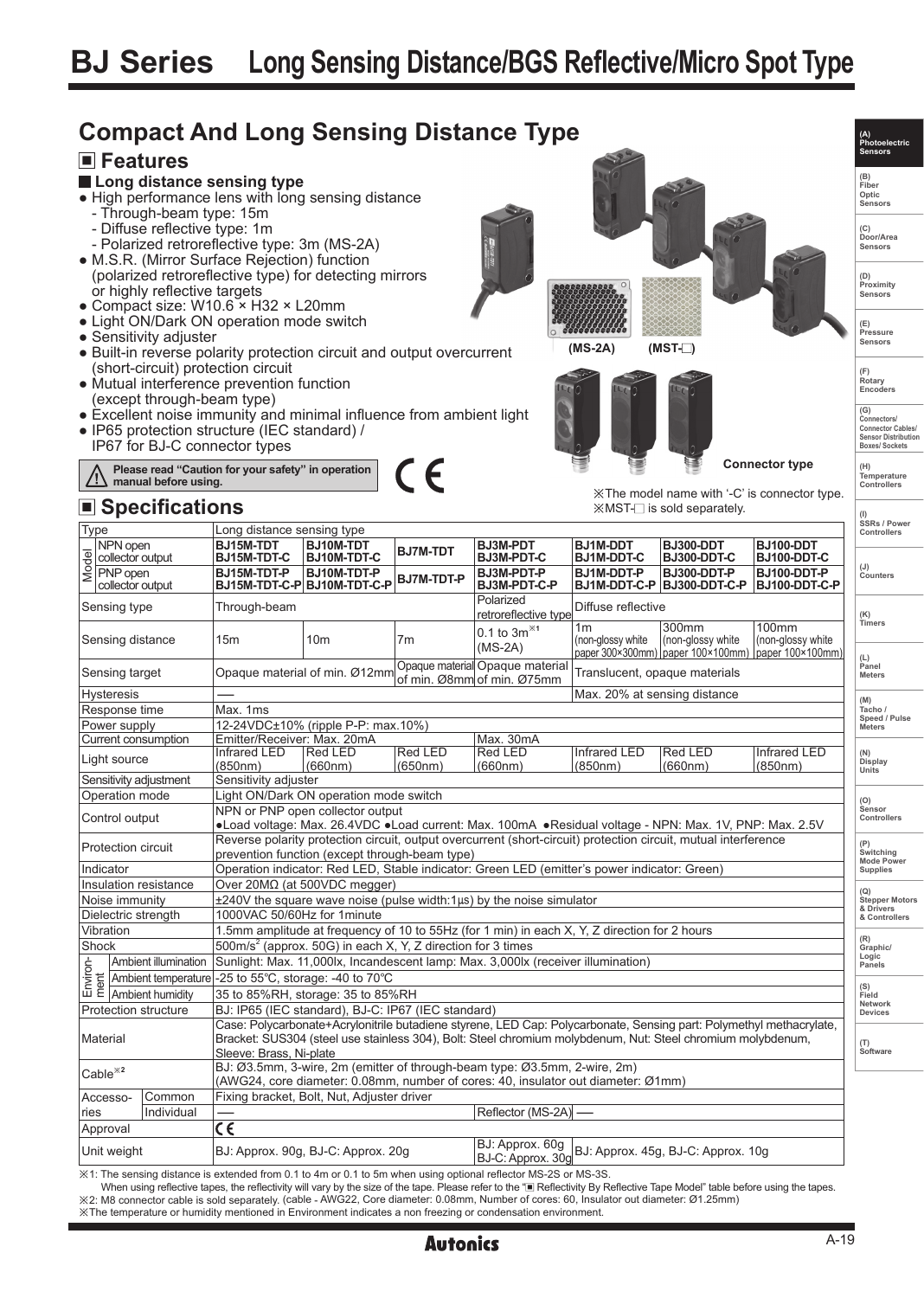# **Transparent Glass Sensing/BGS Reflective/Micro Spot Type**

F

# **Features**

#### **BGS reflective type**

- BGS (background suppression) minimizes detection errors from Zbackground objects and the color or material of target objects. Also the detecting distance can be configured with the sensitivity adjuster.
- Visible light source allows users to identify the sensing area, and the tiny spot size minimizes influence from surrounding objects

#### **Transparent glass sensing type / Micro spot type**

- Stable detection of transparent targets (LCD, PDP, glass etc.) (transparent glass sensing types)
- Check sensing area with visible micro spot (micro spot types)
- Detect tiny objects (minimum target size: Ø0.2mm copper wire)

#### **Commonness**

- Compact size: W10.6 × H32 × L20mm
- Light ON/Dark ON operation mode switch (except BJG30-DDT)
- Sensitivity adjuster (except BJG3-DDT)
- Built-in reverse polarity protection circuit and output overcurrent (short-circuit) protection circuit
- Mutual interference prevention function (except BGS reflective type)
- Excellent noise immunity and minimal influence from ambient light
- IP65 protection structure (IEC standard)

**Please read "Caution for your safety" in operation manual before using.**

### **Specifications**



 (spot size) Ø2.0/2.5mm while beam (line) is not.

| Type                                  |                                                                                                                                                                                                 | Transparent glass sensing type BGS reflective type <sup>*1</sup>                                                                                                                                                                                              |                                        |                                                                                                                                               |                                                              | Micro spot type                   |                                 |  |  |
|---------------------------------------|-------------------------------------------------------------------------------------------------------------------------------------------------------------------------------------------------|---------------------------------------------------------------------------------------------------------------------------------------------------------------------------------------------------------------------------------------------------------------|----------------------------------------|-----------------------------------------------------------------------------------------------------------------------------------------------|--------------------------------------------------------------|-----------------------------------|---------------------------------|--|--|
|                                       | NPN open collector output   BJG30-DDT                                                                                                                                                           |                                                                                                                                                                                                                                                               |                                        | BJ30-BDT                                                                                                                                      | BJ50-BDT                                                     | BJN50-NDT                         | <b>BJN100-NDT</b>               |  |  |
|                                       | $\frac{1}{8}$ NPN open collector output<br>$\frac{1}{8}$ PNP open collector output                                                                                                              |                                                                                                                                                                                                                                                               |                                        | BJ30-BDT-P                                                                                                                                    | BJ50-BDT-P                                                   | BJN50-NDT-P                       | BJN100-NDT-P                    |  |  |
| Sensing type                          |                                                                                                                                                                                                 | Diffuse reflective                                                                                                                                                                                                                                            |                                        | <b>BGS</b> reflective                                                                                                                         |                                                              | Narrow beam reflective            |                                 |  |  |
| Sensing distance                      |                                                                                                                                                                                                 | 30mm<br>(non-glossy<br>white paper<br>$100 \times 100$ mm $\mid \vec{t} = 3.0$ mm                                                                                                                                                                             | 15mm<br>(transparent<br>glass 50×50mm, | 10 to 30mm<br>(non-glossy<br>white paper<br>$50\times 50$ mm)                                                                                 | 10 to 50mm<br>(non-glossy<br>white paper<br>$50\times50$ mm) | 30 to 70mm                        | 70 to 130mm                     |  |  |
| Sensing target                        |                                                                                                                                                                                                 | Transparent glass,<br>opaque materials, translucent                                                                                                                                                                                                           |                                        | Translucent, opaque materials                                                                                                                 |                                                              | Translucent, opaque materials     |                                 |  |  |
| Min. diameter of<br>transmitting spot |                                                                                                                                                                                                 |                                                                                                                                                                                                                                                               |                                        | Approx. Ø5.0mm                                                                                                                                | Approx. Ø4.5mm                                               | Approx.<br>$Q2.0$ mm              | Approx.<br>$ 02.5$ mm           |  |  |
|                                       | Min. sensing target                                                                                                                                                                             |                                                                                                                                                                                                                                                               |                                        |                                                                                                                                               |                                                              | Approx. min. Ø0.2mm (copper wire) |                                 |  |  |
| <b>Hysteresis</b>                     |                                                                                                                                                                                                 | Max. 20% at sensing distance                                                                                                                                                                                                                                  |                                        | Max. 10% at sensing distance                                                                                                                  |                                                              | Max. 25% at<br>sensing distance   | Max. 20% at<br>sensing distance |  |  |
|                                       | Response time                                                                                                                                                                                   | Max. 1ms                                                                                                                                                                                                                                                      |                                        | Max. 1.5ms                                                                                                                                    |                                                              | Max. 1ms                          |                                 |  |  |
|                                       | Power supply                                                                                                                                                                                    | 12-24VDC ±10% (ripple P-P: max.10%)                                                                                                                                                                                                                           |                                        |                                                                                                                                               |                                                              |                                   |                                 |  |  |
| Current consumption                   |                                                                                                                                                                                                 | Max. 30mA                                                                                                                                                                                                                                                     |                                        |                                                                                                                                               |                                                              |                                   |                                 |  |  |
| Light source                          |                                                                                                                                                                                                 | Infrared LED (850nm)                                                                                                                                                                                                                                          |                                        | Red LED (660nm)                                                                                                                               |                                                              | Red LED (650nm)                   |                                 |  |  |
| Sensitivity adjustment                |                                                                                                                                                                                                 |                                                                                                                                                                                                                                                               |                                        | Sensitivity adjuster                                                                                                                          |                                                              |                                   |                                 |  |  |
| Operation mode                        |                                                                                                                                                                                                 | Light ON fixed                                                                                                                                                                                                                                                |                                        | Light ON/Dark ON operation mode switch                                                                                                        |                                                              |                                   |                                 |  |  |
| Control output                        |                                                                                                                                                                                                 | NPN open collector output<br>.Load voltage: Max. 26.4VDC<br>• Load current: Max. 100mA<br>●Residual voltage: Max. 1V                                                                                                                                          |                                        | NPN or PNP open collector output<br>•Load voltage: Max. 26.4VDC •Load current: Max. 100mA<br>.Residual voltage - NPN: Max. 1V, PNP: Min. 2.5V |                                                              |                                   |                                 |  |  |
| Protection circuit                    |                                                                                                                                                                                                 | Reverse polarity protection circuit, output overcurrent (short-circuit) protection circuit, mutual interference prevention<br>function (except BGS reflective type)                                                                                           |                                        |                                                                                                                                               |                                                              |                                   |                                 |  |  |
| Indicator                             |                                                                                                                                                                                                 | Operation indicator: Red LED, Stability indicator: Green LED                                                                                                                                                                                                  |                                        |                                                                                                                                               |                                                              |                                   |                                 |  |  |
| Insulation resistance                 |                                                                                                                                                                                                 | Over 20MΩ (at 500VDC megger)                                                                                                                                                                                                                                  |                                        |                                                                                                                                               |                                                              |                                   |                                 |  |  |
| Noise immunity                        |                                                                                                                                                                                                 | $\pm$ 240V the square wave noise (pulse width:1 $\mu$ s) by the noise simulator                                                                                                                                                                               |                                        |                                                                                                                                               |                                                              |                                   |                                 |  |  |
| Dielectric strength                   |                                                                                                                                                                                                 | 1.000VAC 50/60Hz for 1 min                                                                                                                                                                                                                                    |                                        |                                                                                                                                               |                                                              |                                   |                                 |  |  |
|                                       | Vibration                                                                                                                                                                                       | 1.5mm amplitude at frequency of 10 to 55Hz (for 1 min) in each X, Y, Z direction for 2 hours                                                                                                                                                                  |                                        |                                                                                                                                               |                                                              |                                   |                                 |  |  |
| Shock                                 |                                                                                                                                                                                                 | 500m/s <sup>2</sup> (approx. 50G) in each X, Y, Z direction for 3 times                                                                                                                                                                                       |                                        |                                                                                                                                               |                                                              |                                   |                                 |  |  |
|                                       | Ambient illumination                                                                                                                                                                            | Sunlight: Max. 11,000lx, Incandescent lamp: Max. 3,000lx (receiver illumination)                                                                                                                                                                              |                                        |                                                                                                                                               |                                                              |                                   |                                 |  |  |
| Environ-<br>ment                      | Ambient temperature                                                                                                                                                                             | -25 to $55^{\circ}$ C, storage: -40 to $70^{\circ}$ C                                                                                                                                                                                                         |                                        |                                                                                                                                               |                                                              |                                   |                                 |  |  |
|                                       | Ambient humidity                                                                                                                                                                                | 35 to 85%RH, storage: 35 to 85%RH                                                                                                                                                                                                                             |                                        |                                                                                                                                               |                                                              |                                   |                                 |  |  |
| <b>Protection structure</b>           |                                                                                                                                                                                                 | IP65 (IEC standard)                                                                                                                                                                                                                                           |                                        |                                                                                                                                               |                                                              |                                   |                                 |  |  |
| Material                              |                                                                                                                                                                                                 | Case: Polycarbonate+Acrylonitrile butadiene styrene, LED Cap: Polycarbonate, Sensing part: Polymethyl methacrylate,<br>Bracket: SUS304 (steel use stainless 304), Bolt: Steel chromium molybdenum, Nut: Steel chromium molybdenum,<br>Sleeve: Brass, Ni-plate |                                        |                                                                                                                                               |                                                              |                                   |                                 |  |  |
| Cable                                 |                                                                                                                                                                                                 | Ø3.5mm, 3-wire, 2m (AWG24, core diameter: 0.08mm, number of cores: 40, insulator out diameter: Ø1mm)                                                                                                                                                          |                                        |                                                                                                                                               |                                                              |                                   |                                 |  |  |
| Accessories                           |                                                                                                                                                                                                 | Fixing bracket, Bolt, Nut, Adjuster driver<br>Fixing bracket, Bolt                                                                                                                                                                                            |                                        |                                                                                                                                               |                                                              |                                   |                                 |  |  |
| Approval                              |                                                                                                                                                                                                 | $\overline{\epsilon}$                                                                                                                                                                                                                                         |                                        |                                                                                                                                               |                                                              |                                   |                                 |  |  |
| Unit weight                           |                                                                                                                                                                                                 | Approx. 45q                                                                                                                                                                                                                                                   |                                        | Approx. 50g                                                                                                                                   |                                                              | Approx. 45g                       |                                 |  |  |
|                                       | X1: In case of BGS sensing type, black/white difference is max. 10% of sensing distance and sensitivity adjustment range is -10% of max.<br>sensing distance (based on non-glossy white paper). |                                                                                                                                                                                                                                                               |                                        |                                                                                                                                               |                                                              |                                   |                                 |  |  |

※The temperature or humidity mentioned in Environment indicates a non freezing or condensation environment.

# Autonics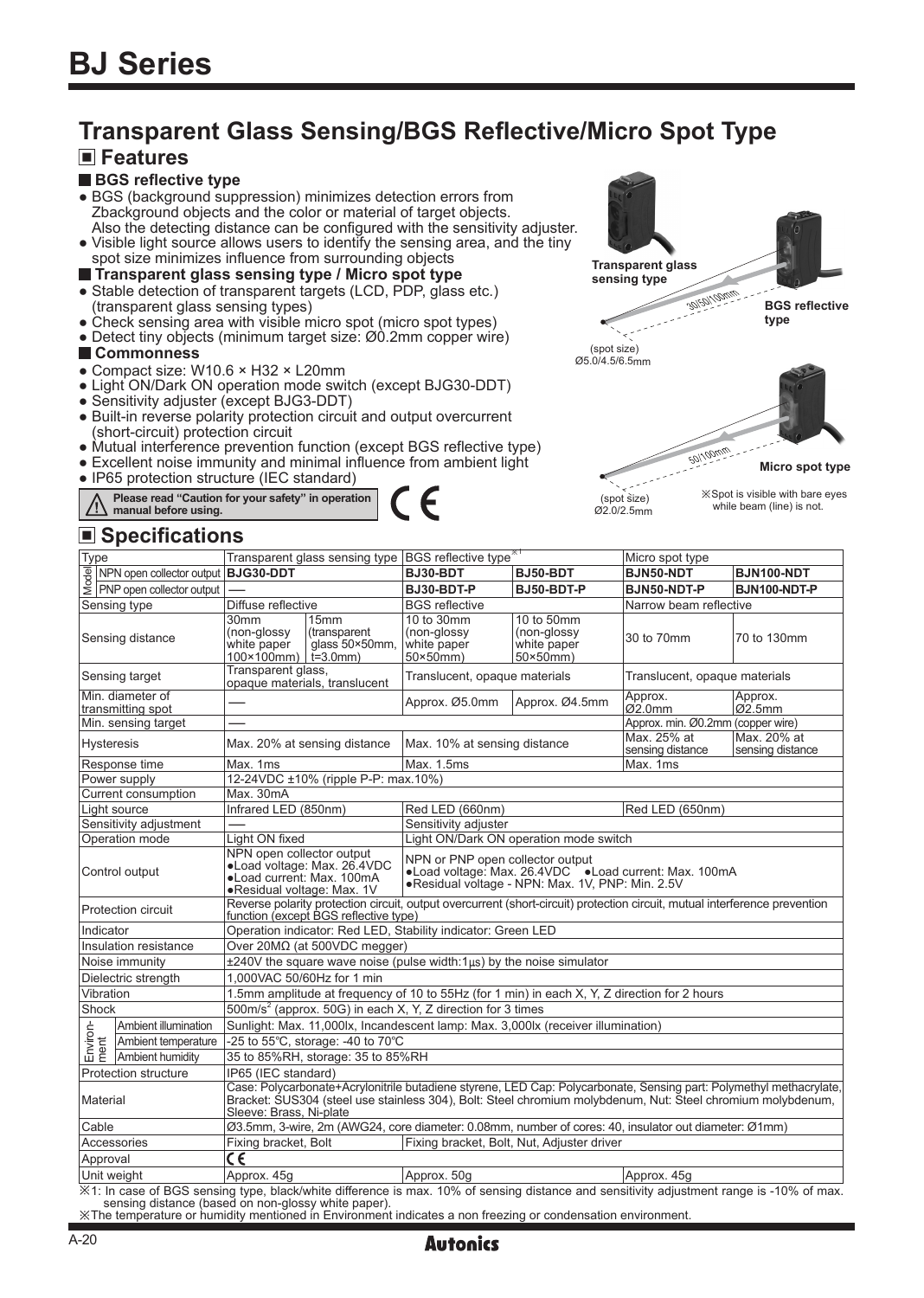# **Long Sensing Distance/BGS Reflective/Micro Spot Type**



**Autonics**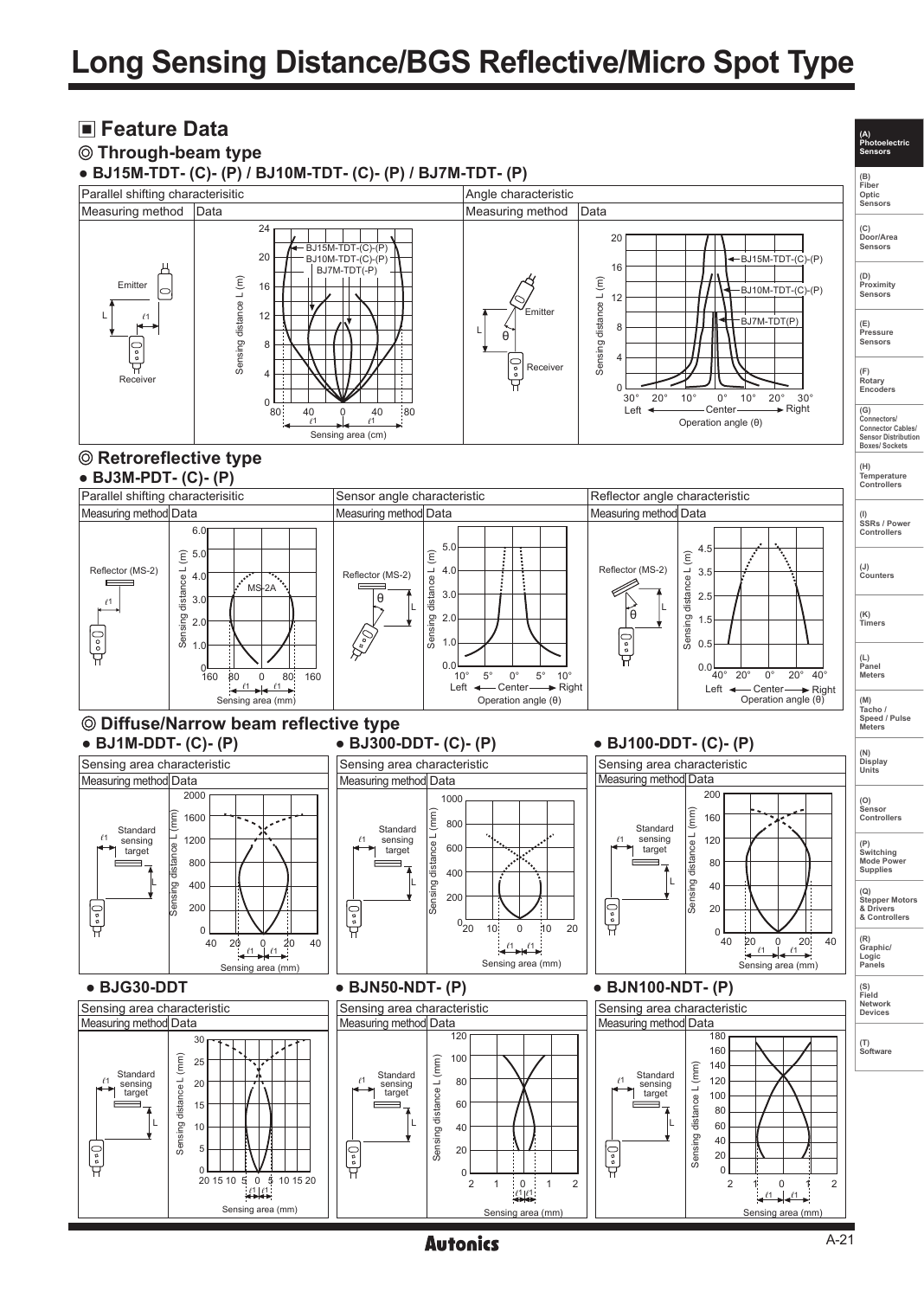### **Feature Data**



#### **● BJ30-BDT / BJ30-BDT-P**



#### **● BJ50-BDT / BJ50-BDT-P**



# **Connections**



# **Connections For Connector Part**



M8 Connector pin

| Connector pin No. Cable colors |              | Function          |
|--------------------------------|--------------|-------------------|
| $\circledcirc$                 | <b>Brown</b> | Power Source (+V) |
| ☺                              | White        |                   |
| $\circled{3}$                  | <b>Blue</b>  | Power Source (0V) |
| $\circledA$                    | <b>Black</b> | Output            |
|                                |              |                   |

※Connector pin ② is N. C (not connected) terminal.

#### ● **Connector cable (sold separately)**

※Connector cable model : CID408- $\Box$ , CLD408- $\Box$ ※Please refer to G-6 for connector cable.

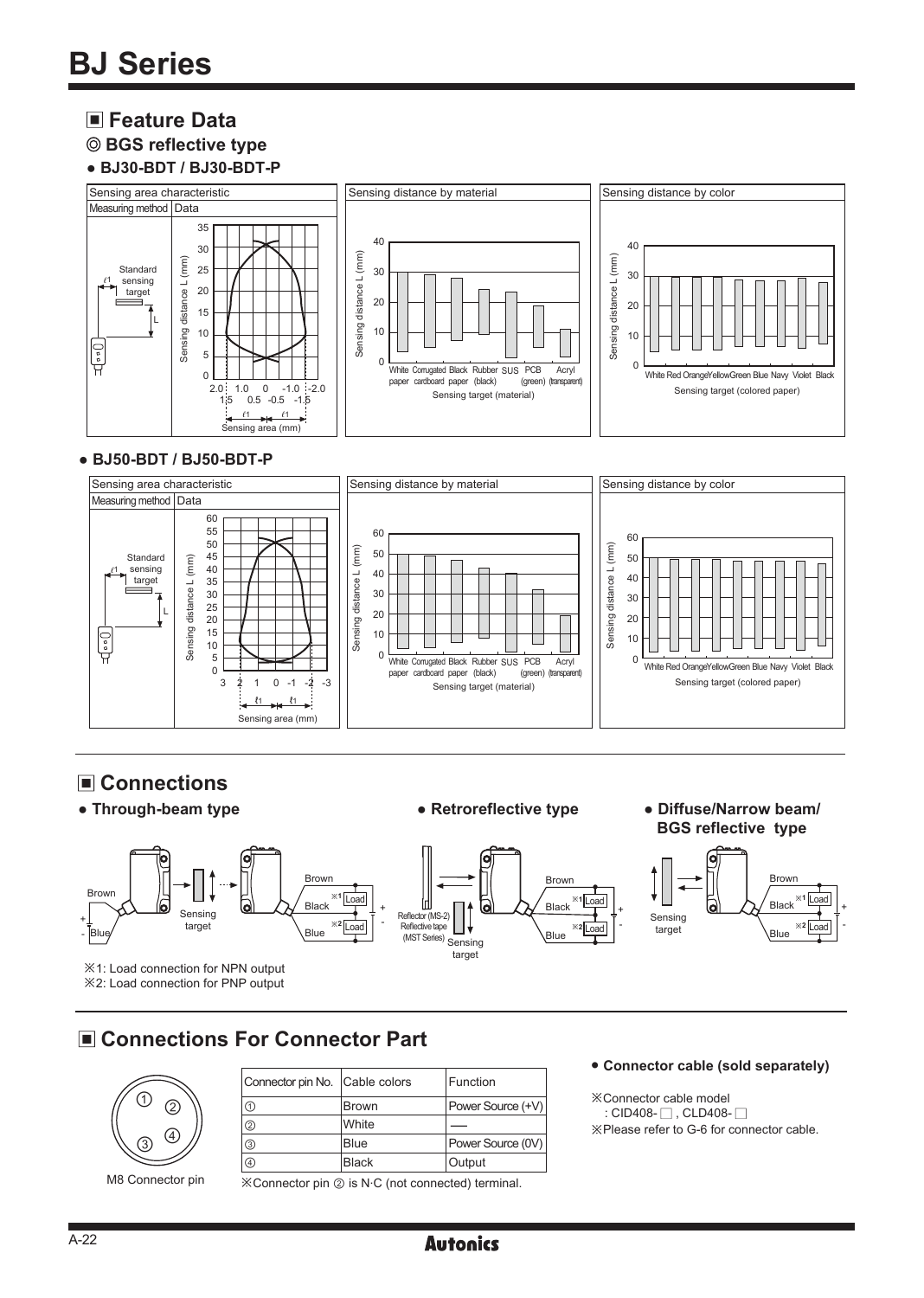# **Long Sensing Distance/BGS Reflective/Micro Spot Type**

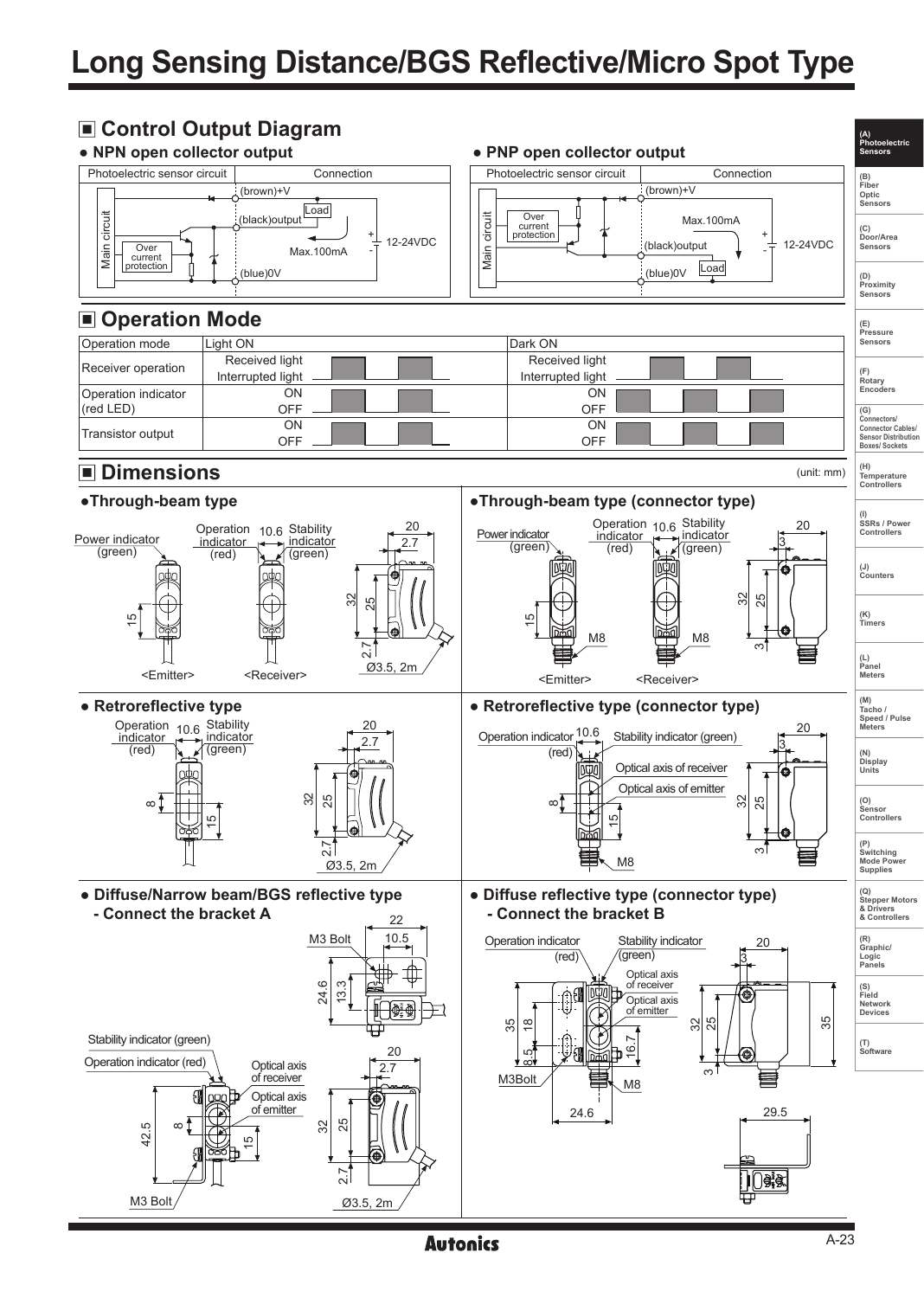

Reflective tape (**sold separately**)



- **Operation Timing Diagram**
- 



#### **● Through-beam type ● Retroreflective/Diffuse/Narrow beam/ BGS reflective type**



※The waveforms of "Operation indicator" and "Transistor output" are for Light ON operation. They are opposite operation for Dark ON operation.

# **Mounting And Sensitivity Adjustment**

Please use bolts M3 for mounting of sensor, set the tightening torque under 0.5N m.